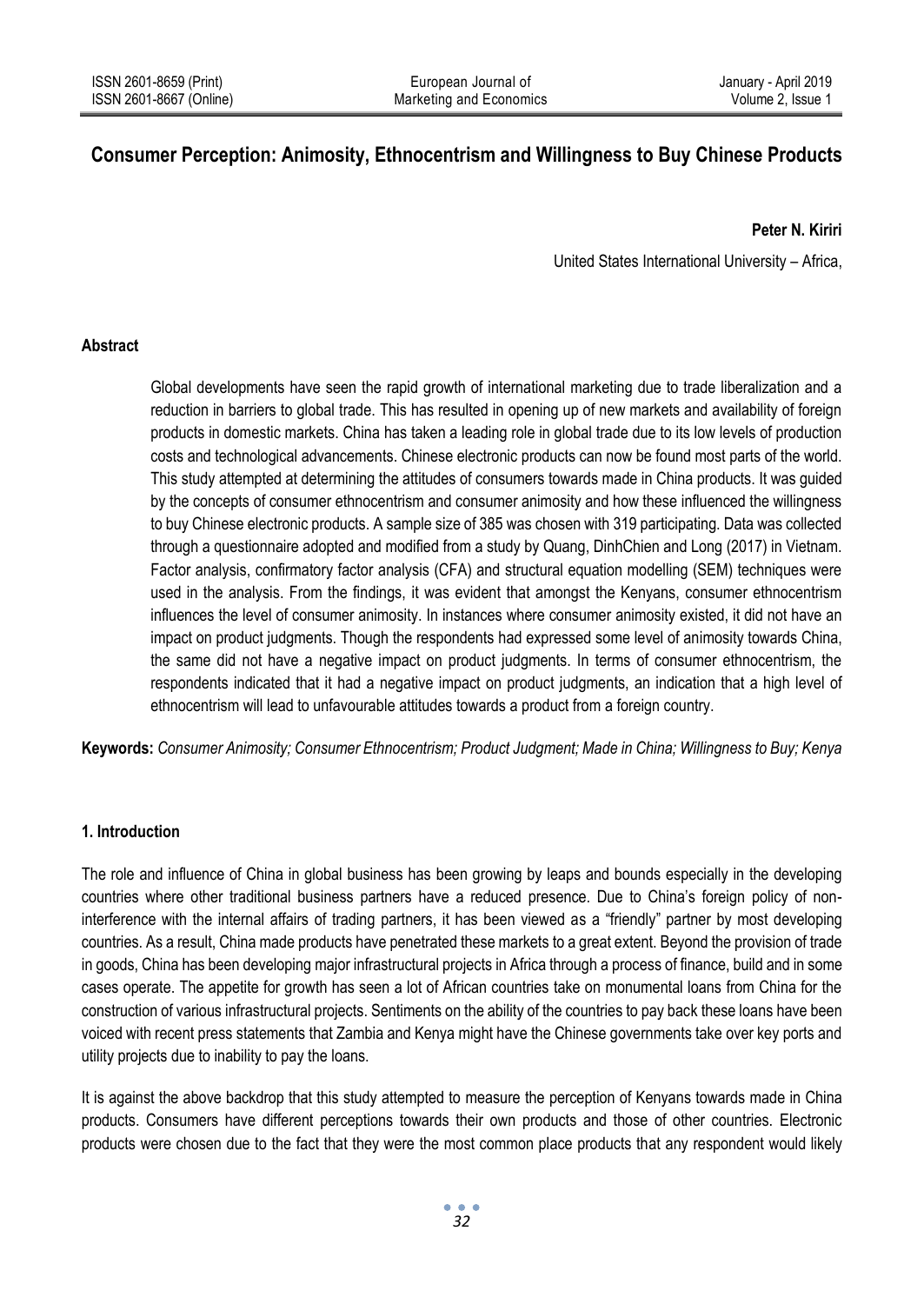| ISSN 2601-8659 (Print)  | European Journal of     | January - April 2019 |
|-------------------------|-------------------------|----------------------|
| ISSN 2601-8667 (Online) | Marketing and Economics | Volume 2. Issue 1    |

have come across. They also provide an opportunity to measure the willingness to buy and how that was influenced by the consumer judgment towards the products.

According to Shimp & Sharma (1987), attitude towards foreign products is known as consumer ethnocentrism. Consumer attitudes towards products from their home country has been described as consumer xenocentrism. Attitudes towards products from specific countries based on a negative association has been described as consumer animosity (Klein, Ettenson & Morris (1998). The current study was driven by the concepts of consumer animosity, consumer ethnocentrism, product judgments and the willingness to buy.

#### **2. Consumer Animosity**

Consumer animosity is a terminology that has been associated with international marketing based on the perceptions and attitudes that consumers have over certain countries and their products. Propagated by Klein, Ettenson a Morris (1998), it is defined as an individuals' negative feelings and attitudes toward a specific foreign country as a result of past exposure which may be due to traumatic historical events, economic disputes, political disputes, religious disputes, among others. Klein et al (1998) state that animosity is the "remnants of antipathy related to previous or ongoing military, political, or economic events that affect consumers' willingness to purchase foreign products". As such they note that there exists two broad dimensions of animosity: war animosity and economic animosity. However, more researchers have identified other dimensions and sources of consumer animosity (Huang, Phau & Lin, 2010).

In identifying the economic and war animosity, several authors studies past historical events that influenced the attitudes of consumers. Klein et al. (1998) in their seminal research studied war-related animosity by focusing on the Nanjing massacre in 1937 during the Second Sino-Japanese War. Later, Shin (2001), Klein (2002), and Nijssen and Douglas (2004) studies the repercussions of the World War II amongst various protagonists. Other like Podoshen and Hunt (2009) studies the effects the Holocaust on Jewish consumers living in the U.S. and found that many still had animosity towards Germany and thus avoided to buy made in German cars.

In terms of the economic animosity, consumers may perceive the actions of a foreign country as being economically repressive. They thus see the foreign country as being an unfair and unreliable trading partner exerting excessive influence in the home country (Klein et al., 1998; Ang et al., 2004; Funk et al., 2010). According to Rice & Wongtada (2007), economic animosity can be as a result of anger against perceived unfair practices that have direct economic impact on consumers or from fear of being dominated by economic powers. Such may be felt to lead to loss of jobs and closure of domestic firms due to the actions of the foreign country and its products.

Researchers have also found that animosity may be rooted in issues related to politics, religion, or culture other than just economic and war (Kiriri, 2008). Political animosity has been studied amongst different countries who may have had difference in political opinions and approach to global geopolitical issues. Ettenson and Klein (2005) identified political animosity between Australian and France due to the latter's nuclear testing in the South Pacific. Russell and Russell (2006) reported the animosity between France and the US as a result of the French refusal to support the US in the Iraq war. Similarly, Huang, Phau & Lin (2010) study of effects of territorial disputes between Taiwan and Japan.

Within the Middle East countries and those who profess Islam, religious animosity has been witnessed. Various researchers have studied the effects of religious conflict between Denmark and several countries in the Middle East due to the depiction of the prophet Mohammad in a Danish newspaper (Maher & Mady, 2010; Riefler & Diamantopoulos, 2007; Abosag, 2009; Maamoun & Aggarwal, 2008; Khalil, 2012).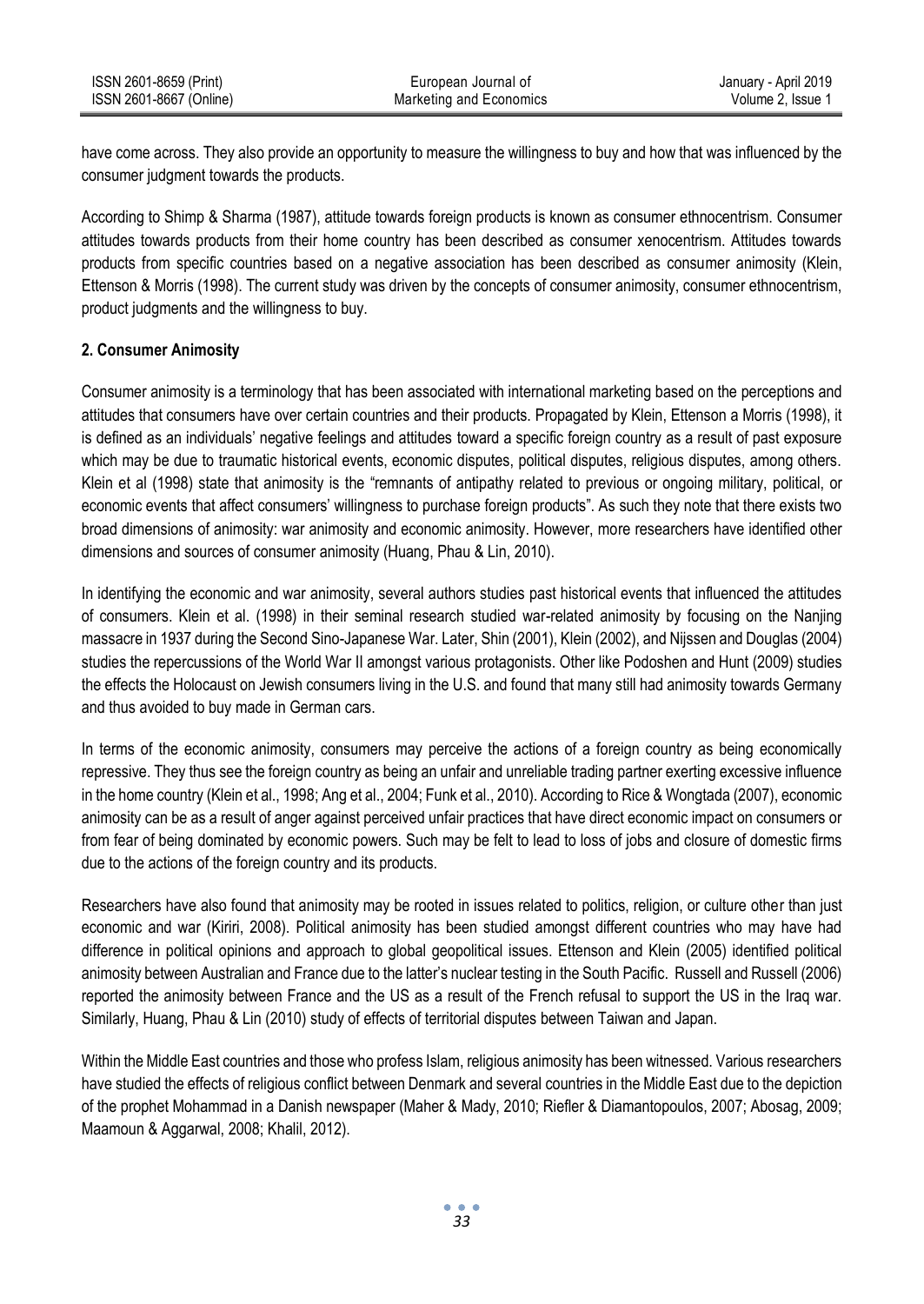| ISSN 2601-8659 (Print)  | European Journal of     | January - April 2019 |
|-------------------------|-------------------------|----------------------|
| ISSN 2601-8667 (Online) | Marketing and Economics | Volume 2. Issue 1    |

There is a paucity of studies in Africa in relations to consumer animosity. Available studies have been majorly in Southern Africa. Several studies have been done to assess the perception of Mozambicans on products made in South Africa (John & Brady, 2011a; John & Brady, 2011b). Makanyeza and du Toit (2016) studied perceptions of Zimbambeans on pourltyr products from South Africa. Though the mentioned studies did not identify any animosity towards foreign products, they provided different results in regards to perception. In South Africa, Pentz (2011) found a preference for South Africa products in comparison to Chinese products while Muposhi, Dhurup, & Shamhuyenhanzva (2018) found some levels of animosity towards Chinese apparel.

The low levels of consumer animosity in Africa has been due to several reasons. These include a desire for foreign made products. Studies in Nigeria (Okechuku & Onyemah, 1999; Agbonifoh & Elimimian 1999; Festervand & Sokoya, 1994; Lysonski & Durvasula, 2013) found that Nigerian preferred imported brands against the local brands as did Ghanians (Opoku & Akorli, 2009) and Kisawike (2015) in Tanzania. Limited choice also affected a deeper evaluation of foreign products. Kiriri (2018) indicated that, due to the level of economic development, most African countries lacked the capacity to manufacture most of the goods they required and thus minimal alternatives but to depend on foreign products, sometimes from a country with an unfavorable past relationship.

#### **3. Consumer Ethnocentrism**

Consumer ethnocentrism is about the attitudes and perceptions consumers have towards foreign products and the appropriateness of purchasing such products. Shimp and Sharma (1987) define consumer ethnocentrism as the beliefs held by consumers about the appropriateness, indeed morality, of purchasing foreign made products. Quang et al. (2017) posit that ethnocentrism is about judging other peoples culture based on of one's own culture. It is therefore about one's cultural superiority leading to negative evaluations on anything that does not align to one's culture. Ethnocentrism is this based on the symbols and values of one's own ethnic or national group which become objects of pride and attachment, whereas symbols of other groups may become objects of contempt (LeVine & Campbell, 1972).

In situations where consumers have a high level of ethnocentrism, possibly driven by nationalistic feelings, purchasing foreign products is seen as being unpatriotic. High ethnocentric tendencies are also influenced by the perception consumers have and relate to the effects of foreign firm and products. Such would be the effects of foreign products on the economic growth, employment/jobs, culture, and general national pride. According to Klein et al. (1998), ethnocentric tendencies may be based on moral beliefs and the perception that domestic products are better compared to foreign products. Customers who have low ethnocentric tendencies evaluate products based on their merits without considering country of origin (Shimp & Sharma, 1987).

Different countries exhibit different levels of consumer ethnocentrism. Some studies have found also in-country differences based on demographic differences. Urban or cosmopolitan dwellers have been found to be less ethnocentric as opposed to non-urban dwellers who are seen to have a very high level of patriotism and therefore highly ethnocentric. According to Shankarmahesh (2006) younger consumers who were more cosmopolitanism tended to be less ethnocentric. Age has also been fund to influence the level of ethnocentrism. The older generation who again tend to be conservative and patriotic in nature tend to display more ethnocentric tendencies than younger people (Balabanis et al., 2002). On the other hand, based on gender, some studies have found that female customers were more patriotic and thus more ethnocentric than men (Balabanis et al., 2002; Sharma, Shimp, & Shin, 1995; Han, 1988).

Consumers from the developed countries have been seen to exhibit different ethnocentric tendencies to those from a developing country. Wang and Chen (2004) and Chryssochoidis et al. (2007) found that consumers from a developed country appreciated more favorably domestic products over imported ones with the reverse being observed in developing countries. Consumers in developing countries often seek to emulate the apparently glamorous Western consumption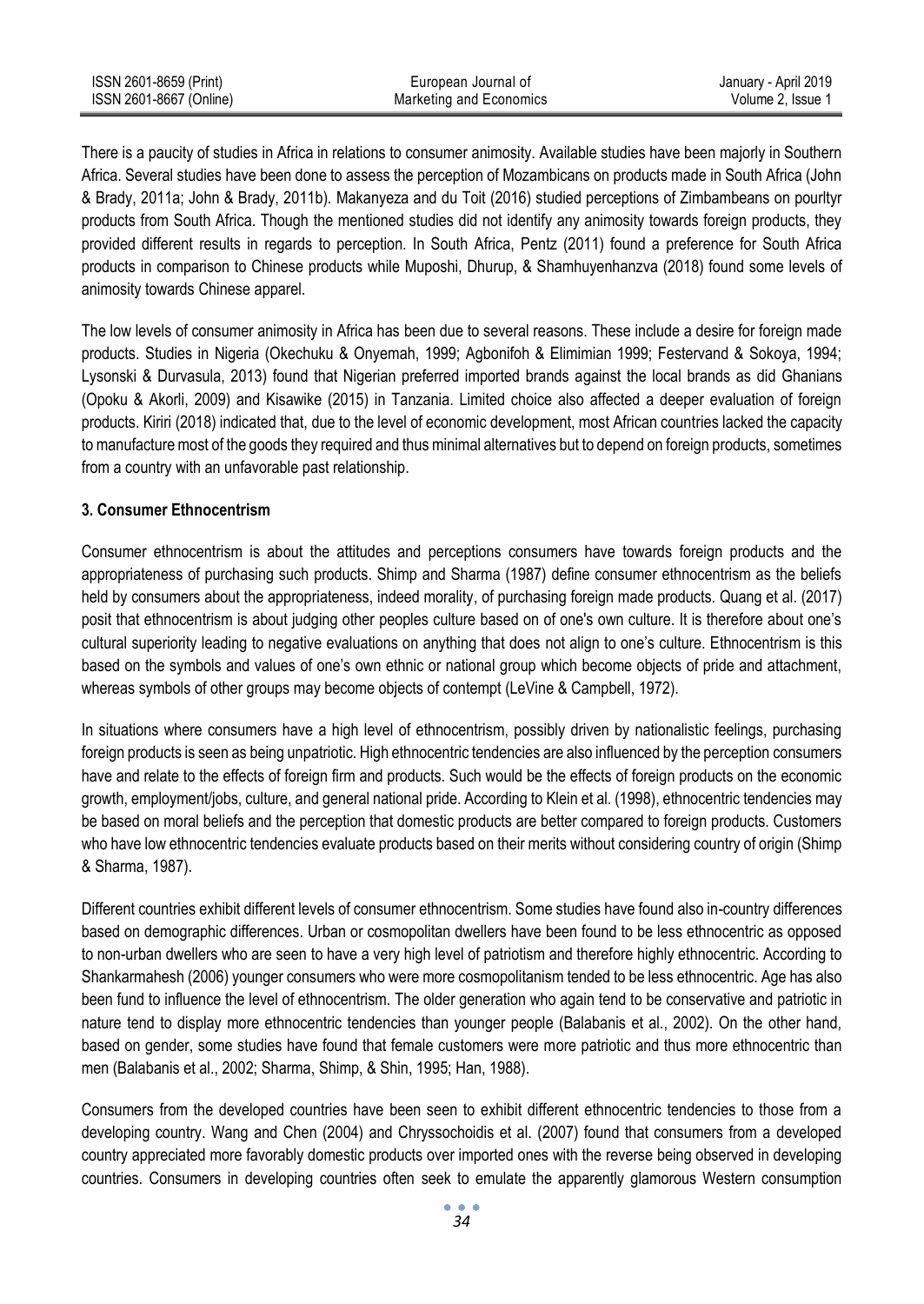| ISSN 2601-8659 (Print)  | European Journal of     | January - April 2019 |
|-------------------------|-------------------------|----------------------|
| ISSN 2601-8667 (Online) | Marketing and Economics | Volume 2. Issue 1    |

practices and lifestyles and purchase the brands they are exposed to through different media, movies, western tourists, and when the citizens of a country travel abroad (Kiriri, 2018).

Studies in Africa have recorded different results in terms of consumer ethnocentrism. Kiriri (2019) found low levels of ethnocentrism among Kenyans. His research was focused on goods as opposed to services. However, Maina, Kibera and Munyoki (2015) found that in terms of services, most Kenyans had a high preference for local commercial bank services as opposed to those from foreign owned commercial banks and thus highly ethnocentric. Other studies in Africa that have found low levels of ethnocentrism include Nigeria (Lysonski & Durvasula), Ghana (Saffu & Walker, 2006), Tanzania (Kisawike, 2015), Mozambique (John & Brady, 2011b), among others. However, consumers in Zimbabwe had a moderately high level of ethnocentrism (Makanyeza & du Toit, 2016) as had consumers in South Africa (Pentz, 2011).

## **4. Foreign Product Judgements**

Foreign products judgments are highly influenced by the attitudes of consumers towards the foreign country and its products. Product attitude is a consumers overall evaluative judgment of a products attributes such as a brand and quality (Erdogan & Uzkurt, 2010). Such an attitude may be related to the attitude towards the source market of the product. According to Klein et al. (1998), animosity towards a specific country would affect consumers' willingness to purchase products from a foreign country rather than their evaluation of these products. Consumers with high levels of animosity and ethnocentrism will negatively judge foreign n based products and thus affect the willingness to buy. According to Quang et al. (2017), most literature indicate a positive relationship between consumer ethnocentrism and judgment of domestic products, and a negative association between consumer ethnocentrism and imported products judgment. Antipathy towards a country is likely to translate into a refusal to buy products originating from such a country, irrespective of judgments on product quality.

Consumer foreign product judgment is also affected by the three components of cognition, affection and conation (Papadopoulos et al., 1998). Cognition refers to the knowledge about the products or services; affection refers to the favorable or unfavorable attitude towards the country of origin; and conation refers to the actual buying behavior (Ahmed, Anang, Othman, & Sambasivan, 2012). The affection component can play a dominant role in the purchase of foreign products or services (Kinra, 2006). Product judgments can help predict how and why consumers choose between different brands, foreign or domestic brands.

## **5. Willingness to Buy**

Consumer willingness to buy a product is influenced by many different factors among them being consumer animosity and consumer ethnocentrism (Nijssen & Douglas, 2004). Phau, Sequeira, & Dix (2009) stated that the construct of willingness to purchase was an indicator of actual purchase behavior. According to Ajzen and Fishbein (1980), willingness to purchase was highly correlated to actual behavior. As a result, a consumer's willingness to purchase a product is a predictor of actual purchase of the product (Liao & Hsieh, 2013). When consumers have negative feelings and attitudes towards a particular country, they may refuse to buy products and services from such a country, regardless of their product quality or judgment (Klein et al., 1998).

During the consumer decision making process, consumers have to evaluate different products to make a choice, a process that results in the willingness to buy a particular product. Consumer ethnocentrism and animosity influences significantly the preferences of consumers, during the product purchase process by affecting the formation of positive or negative purchasing intentions.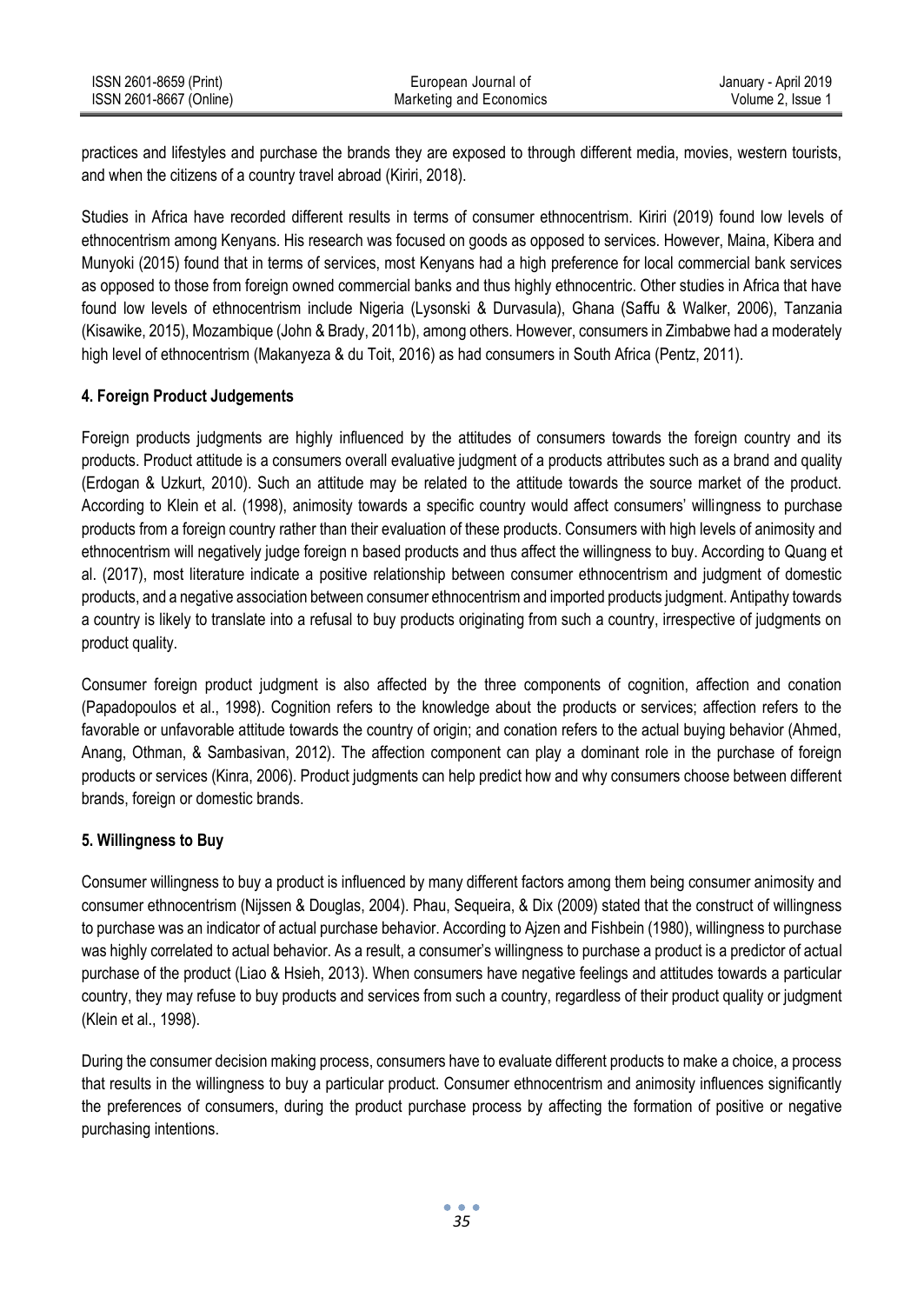| ISSN 2601-8659 (Print)  | European Journal of     | January - April 2019 |
|-------------------------|-------------------------|----------------------|
| ISSN 2601-8667 (Online) | Marketing and Economics | Volume 2. Issue 1    |

Consumer animosity has the can lead to sub optimal evaluation of the quality of foreign products, leading to consumer apathy and as a result the tendency to boycott products from the perceived hostile country (Hoffmann et al., 2010). Animosity towards a specific nation affected foreign product purchasing behavior regardless of its relation to consumer's beliefs about the quality of the products from that country (Klein et al., 1998). In a study by Quang et al. (2017), they found that consumer ethnocentrism had a significant and negative impact on willingness to buy. On the other hand, consumer war and economic animosity had a significant and negative impact on willingness to buy.

In this study, the intention was to identify the relationships between product judgments and the willingness to buy. The study also sought to determine the relationships between willingness to buy and both consumer ethnocentrism as well as consumer animosity.

# **Hypothesis of the Study**

- H1: Consumer ethnocentrism positively influences consumer animosity.
- H2: Consumer animosity has a negative impact on product judgments
- H3: Consumer ethnocentrism has a negative impact on product judgments
- H4: Product judgments has a negative impact on willingness to buy.
- H5: Consumer animosity has a significant and negative impact on willingness to buy
- H6: Consumer ethnocentrism has a significant and negative impact on willingness to buy

## **Methodology**

The research design for this study was both descriptive and explanatory. The target population of this study were shoppers who visited various shopping malls in the City of Nairobi, Kenya from where the sample for this study was drawn. Altogether, 385 questionnaires were randomly distributed to the target respondents. The questionnaire was adopted and modified from a study by Quang, DinhChien and Long (2017) in Vietnam. A scale with about 38 items developed from the literature was subjected to a pretest to check on its suitability. Some item wordings were changed to reflect appropriate meaning and relevancy in the Kenyan situation.

Factor analysis was used to explore the data and its structure. To determine the number of factors to extract, the principal component analysis was used as the extraction method while the rotation method was oblique rotation, specifically Promax (Tabachnick & Fiddell, 2007; Thurstone, 1947) with Kaiser Normalization. After the factor analysis, confirmatory factor analysis (CFA) was performed to test the fit of the model used. The scale's internal consistency was tested by using reliability analysis with Cronbach's alpha (a minimum of 0.7 was deemed acceptable) while the construct validity was tested by employing confirmatory factor analysis (CFA) which was performed using the structural equation modeling (SEM).

## Sample Demographic Profile

As indicated before 385 questionnaires were distributed with 319 returned representing a response rate of 82.9%. From the responses, 48.3% of the respondents were males while 52.7% were females. In terms of the distribution of the respondent's age, 4.1% were below 20 years; 52% between 20 – 30 years; 30.7% between 31 – 40 years; and, 13.2% over 40 years. In terms of occupation, 17.9% were self-employed, 17.9% employed, and 19.7% were students.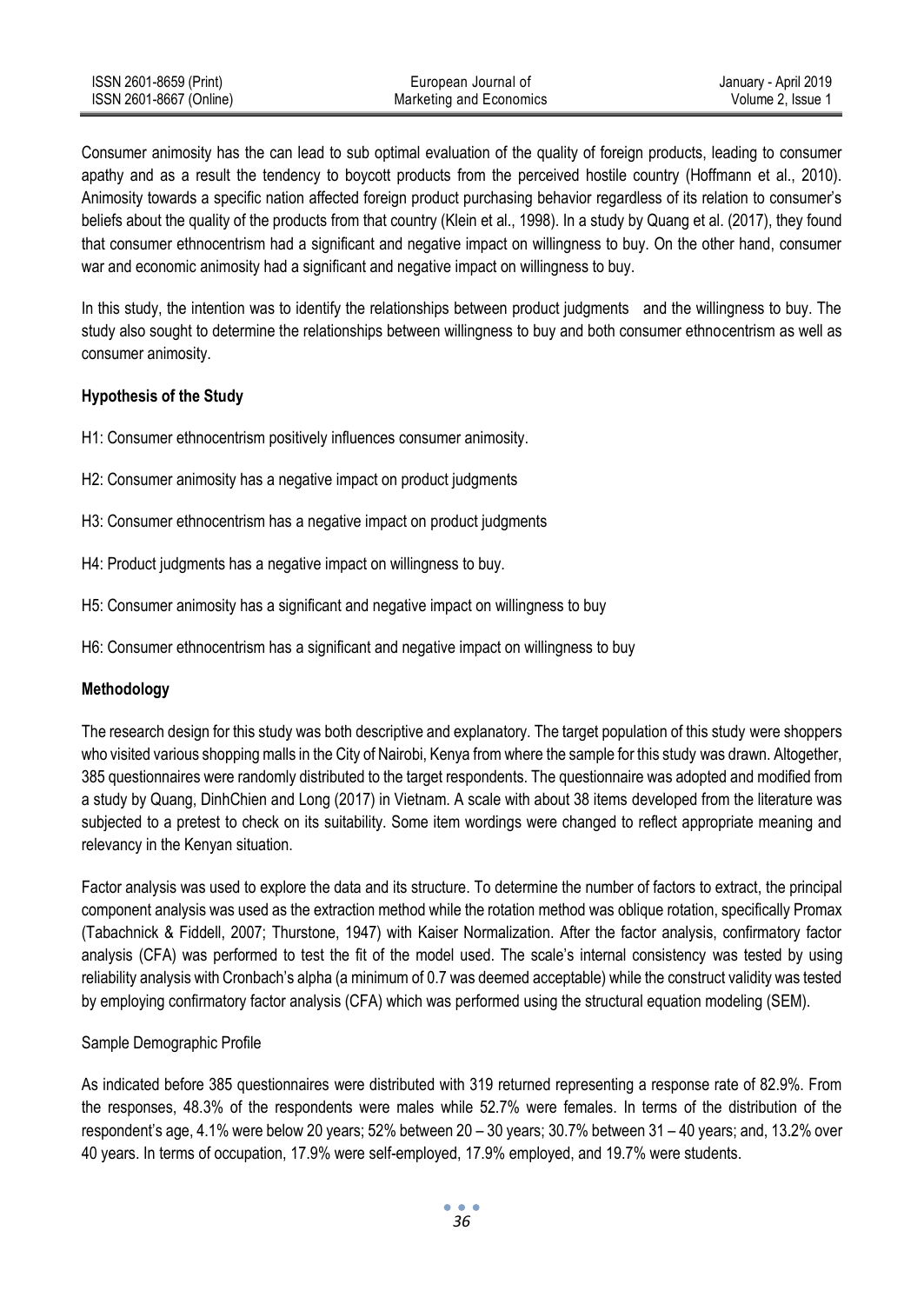# **Data Analysis**

## **Reliability Tests**

The scale's internal consistency was tested by using reliability analysis achieving a Cronbach alpha of 0.918. The adequacy and suitability of the sample for factor analysis was checked using the Kaiser-Meyer-Olkin (KMO) measure. In this study, KMO test was 0.815 fulfilling the requirements for adequacy of data for factor analysis. The Bartlett's test **of sphericity** was also used. In this study, data were suitable for performing EFA as indicated by the Bartlett's test of sphericity yielding significance (p < 0.001, Approximate Chi-square of 1455.160, with 120 degrees of freedom).

# Factor Analysis

In order to examine the dimensionality of the scale construct, exploratory factor analysis was undertaken. To determine the number of factors to extract, the principal component analysis was used as the extraction method while the rotation method was oblique rotation, specifically Promax (Tabachnick & Fiddell, 2007) with Kaiser Normalization as recommended.

Five factors emerged after satisfying the two required tests including the Kaiser criterion (eigenvalues greater than 1) and a scree plot. These three factors accounted for 62.8% of the total variance. In identifying the items loading on each component, out of the 23 items in the questionnaire, 16 items were found not to satisfy the requirements for inclusion as their factor loadings were below the recommended 0.5 and thus were omitted. From the analysis, and based on the highest factor loadings of the remaining items, the first and the second factor was composed of four items each, the third and fourth factor had three items each, while the fifth factor had two items. The table below provides the various items and their factor loadings.

## **Table 1: Factor Analysis Component Loadings**

| Item                                                                           |      | Component  |            |           |      |  |
|--------------------------------------------------------------------------------|------|------------|------------|-----------|------|--|
|                                                                                |      | <b>EAN</b> | <b>WAN</b> | <b>WB</b> | PJ   |  |
| Kenyans should avoid buying Chinese products                                   | .746 |            |            |           |      |  |
| It is unpatriotic to buy Chinese products                                      | .833 |            |            |           |      |  |
| Chinese products should be banned in Kenya                                     | .817 |            |            |           |      |  |
| Chinese people should be restricted entry to Kenya                             | .720 |            |            |           |      |  |
| Chinese employers in Kenya are exploitative towards Kenyans                    |      | .707       |            |           |      |  |
| China wants to colonize us economically                                        |      | .715       |            |           |      |  |
| We should be very careful in doing business with China                         |      | .627       |            |           |      |  |
| China wants to gain economic power over Kenya                                  |      | .677       |            |           |      |  |
| China is taking advantage of Kenya's economic situation                        |      |            | .879       |           |      |  |
| China has exercised too much economic influence over Kenya                     |      |            | .892       |           |      |  |
| Firms from China are doing business unfairly with Kenya                        |      |            | .590       |           |      |  |
| I buy Chinese electronic products because they are cheap                       |      |            |            | .595      |      |  |
| One should be careful when buying and using any electronic products from China |      |            |            | .751      |      |  |
| I will not recommend anyone to buy Chinese electronic products                 |      |            |            | .736      |      |  |
| Chinese electronic products are not safe to use                                |      |            |            |           | .765 |  |
| Chinese electronic products are not innovative                                 |      |            |            |           | .770 |  |

Extraction Method: Principal Component Analysis.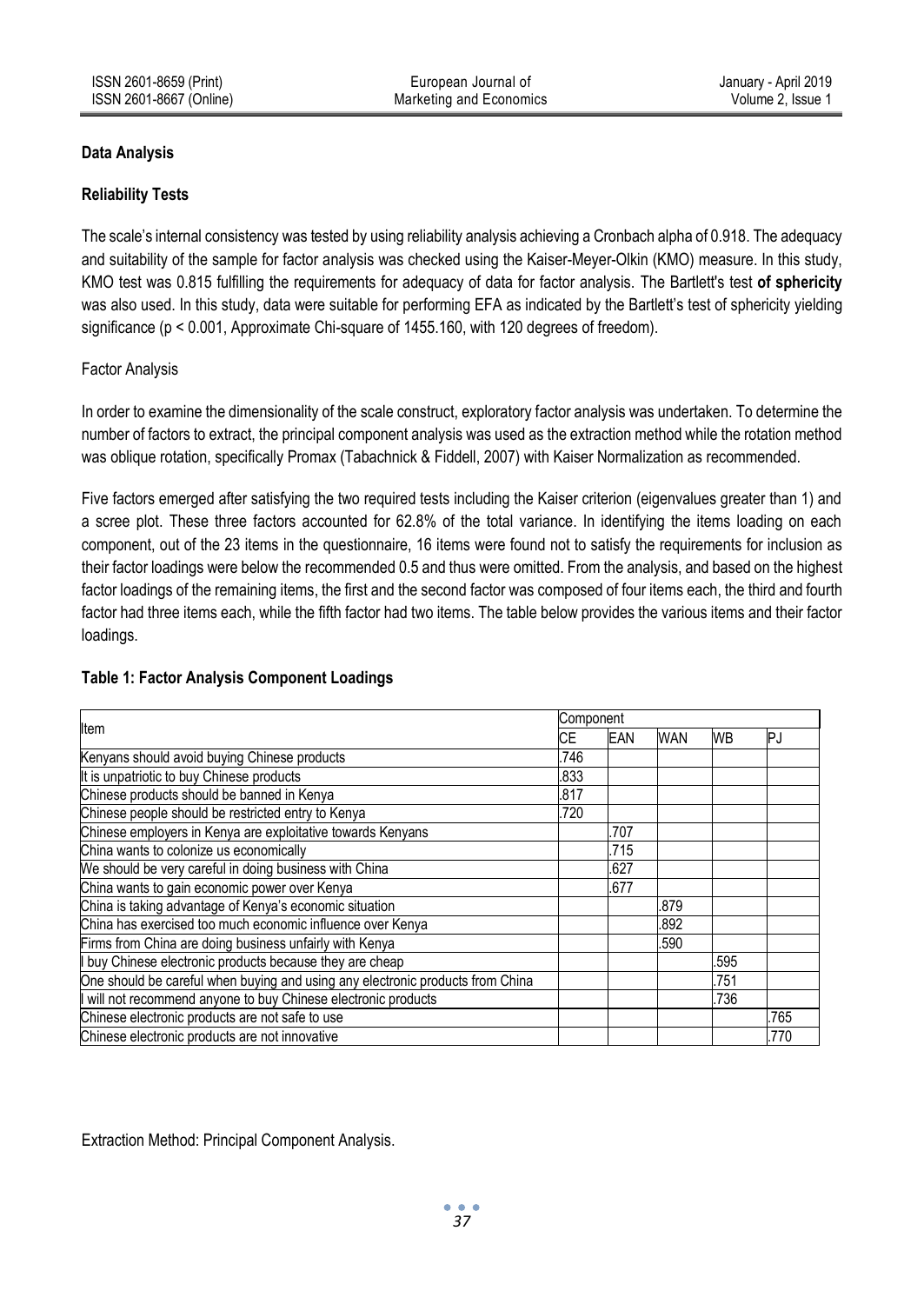Rotation Method: Promax with Kaiser Normalization.

a. Rotation converged in 6 iterations.

CE= Consumer Ethnocentrism; CA= Consumer Animosity; PJ= Product Judgment; EAN and WAN = dimensions of Consumer Animosity; WB= Willingness to Buy

Confirmatory Factor Analysis (CFA) – 1 st Order Model

After the factor analysis, confirmatory factor analysis (CFA) was performed to test the fit of the scales. The scales' construct validity was tested by employing CFA. According to Byrne (2001) CFA can be used to determine whether the sample data is compatible with the hypothesized model of the study. Maximum likelihood estimation procedure was selected as the best method to conduct CFA as normality is assured in the data set. Several fit indices were used to test the model fit. The chisquare, degrees of freedom, the root mean square error of approximation (RMSEA), comparative fit index (CFI) were determined as recommended by Hair et al. (2010).

In assessing goodness of fit, the ratio of chi-square to degree of freedom (χ2/df) is used. According to Hooper et al. (2008), χ2/df should be less than 3 to indicate acceptable fit. In this study, χ2/df was 2.212 indicating an acceptable fit for this model as it was less than the 3. For the RMSEA, MacCallum, Browne, and Sugawara (1996) suggest that a RMSEA value of between 0.00 and 0.05 indicates a close model fit, a value of between 0.05 and 0.08 a reasonable fit, and a value of more than 0.08 a poor model fit. In the current study a RMSEA of 0.062 was achieved indicating a reasonable model fit. The Comparative Fit Index (CFI) values should range between 0.0 and 1.0 with values closer to 1.0 indicating a good fit (Hooper et al., 2008). The CFI of this study was 0.916 indicating a good model fit. For SRMR, values that range between 0 to 1.0 are acceptable and considered to be well fitting to the model though if values are lower than 0.05, the model is considered to excellent (Kline, 2000; Hu & Bentler, 1999). The SRMR for this study was .063 indicating an excellent model fit. The various indices are provided in the table below.

| Measurement       | Index   | Threshold       | Interpretation |
|-------------------|---------|-----------------|----------------|
| Chi-square $(y2)$ | 207.894 |                 |                |
| Degree of freedom | 94      |                 |                |
| $x^2$ /df         | 2.212   | Between 1 and 3 | Excellent      |
| <b>RMSEA</b>      | 0.062   | < 0.06          | Acceptable     |
| <b>CFI</b>        | 0.916   | >0.95           | Excellent      |
| <b>SRMR</b>       | 0.063   | < 0.08          | Acceptable     |

## **Table 4: Goodness of Fit Indices**

Assessing Validity of Scale Measures

After EFA, it has been recommended that scale validity is undertaken and specifically construct validity. Generally, to assess the construct validity of a test, convergent validity and discriminant validity are adopted (Campbell & Fiske, 1959).

# Convergent Validity

According to Fornell and Larcker (1981), the Average Variance Extracted (AVE) and Composite Reliability (CR). AVE values above 0.7 are considered very good even though 0.5 is also acceptable. Based on the test of the scale, convergent validity was achieved as all the constructs posted an AVE greater than 0.5 which is acceptable (See table below). On the other hand, all the factors recorded a CR of above 0.7. These results indicate that the scale had achieved convergent validity.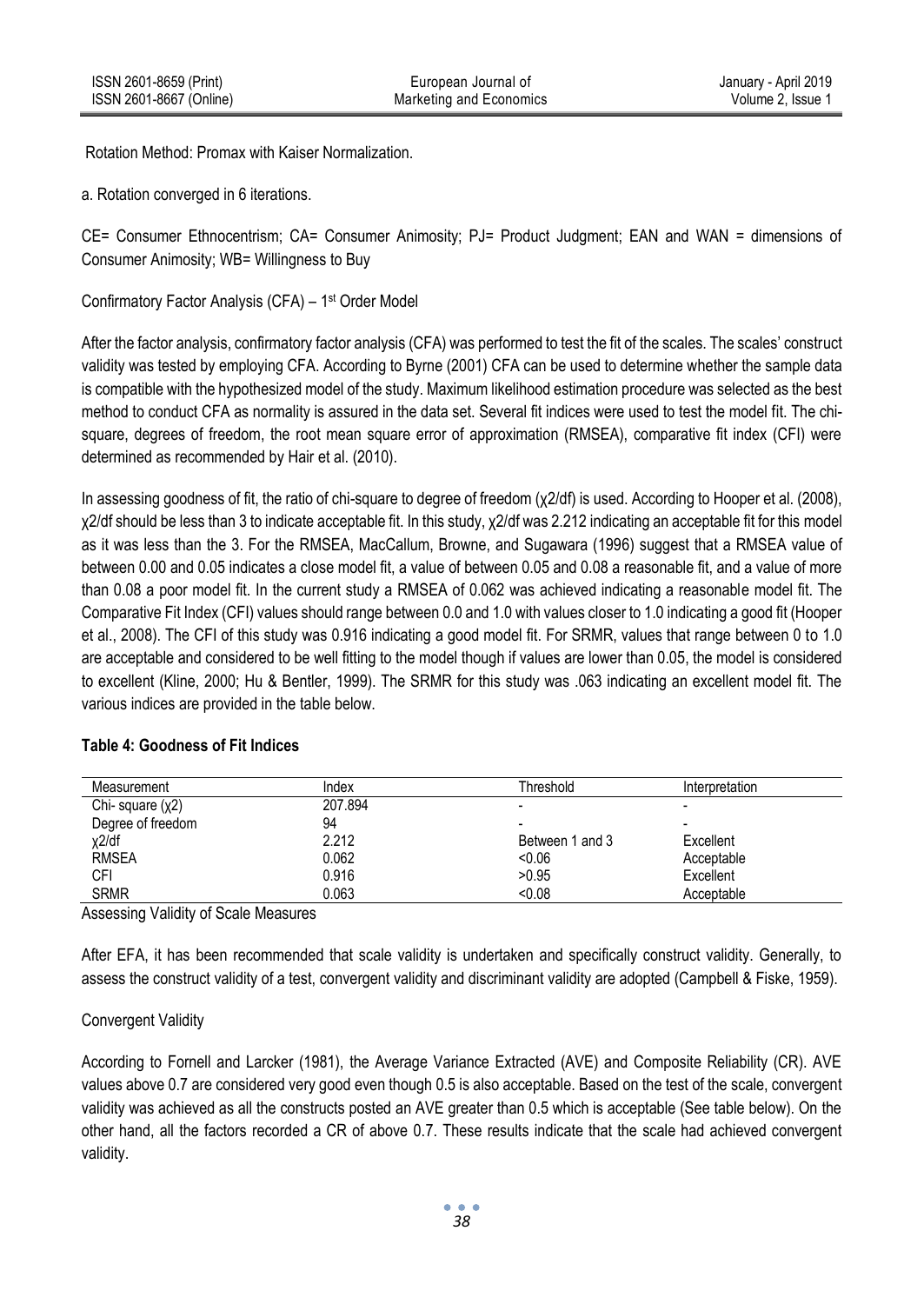| Factors                          | CR    | <b>AVE</b> | MSV   |  |
|----------------------------------|-------|------------|-------|--|
| Consumer Ethnocentrism (CE)      | 0.817 | 0.53       | 0.359 |  |
| Economic Animosity (EAN)         | 0.789 | 0.536      | 0.381 |  |
| <b>Political Animosity (WAN)</b> | 0.792 | 0.563      | 0.381 |  |
| Willingness to Buy (WB)          | 0.757 | 0.54       | 0.359 |  |
| Product Judament (PJ)            | 0 714 | 0.586      | 0.102 |  |
|                                  |       |            |       |  |

#### **Table 5: Convergent and Discriminant Validity Measures**

# **Discriminant Validity**

Discriminant validity refers to the extent to which factors are distinct and uncorrelated. According to Fornell and Larcker (1981), discriminant validity can be assessed by comparing the amount of the variance captured by the construct (AVE) and the shared variance with other constructs (maximum shared variance – MSV). According to Hair et al. (2010), discriminant validity is established where MSV is lower than the AVE for all the constructs. In testing the scale, and as indicated in the table above, all the 5 factors' MSV were lower than the AVE and thus achieving the required thresholds for discriminant validity.

#### **Determinants Correlation Matrix**

From the analysis (see Table 6 and Figure 1), the correlation between were significant. All the 5 factors were significantly correlated at p˂ 0.001 level. This is indicated in the table below.

## **Table 6: Correlation Matrix**

|                                 | СE         | EA         | PA         | <b>WB</b> | PJ    |  |
|---------------------------------|------------|------------|------------|-----------|-------|--|
| Consumer Ethnocentrism (CE)     | 0.728      |            |            |           |       |  |
| Economic Animosity (EAN)        | $0.354***$ | 0.732      |            |           |       |  |
| Political Animosity (WAN)       | $0.376***$ | $0.617***$ | 0.751      |           |       |  |
| Willingness to Buy (WB)         | $0.599***$ | $0.440***$ | $0.325***$ | 0.735     |       |  |
| Product Judgment (PJ)           | 0.178      | $0.319*$   | $0.279*$   | 0.178     | 0.766 |  |
| المتألف والمراكب<br>$\sim$ 0.01 |            |            |            |           |       |  |

\*\*\*  $p < 0.001$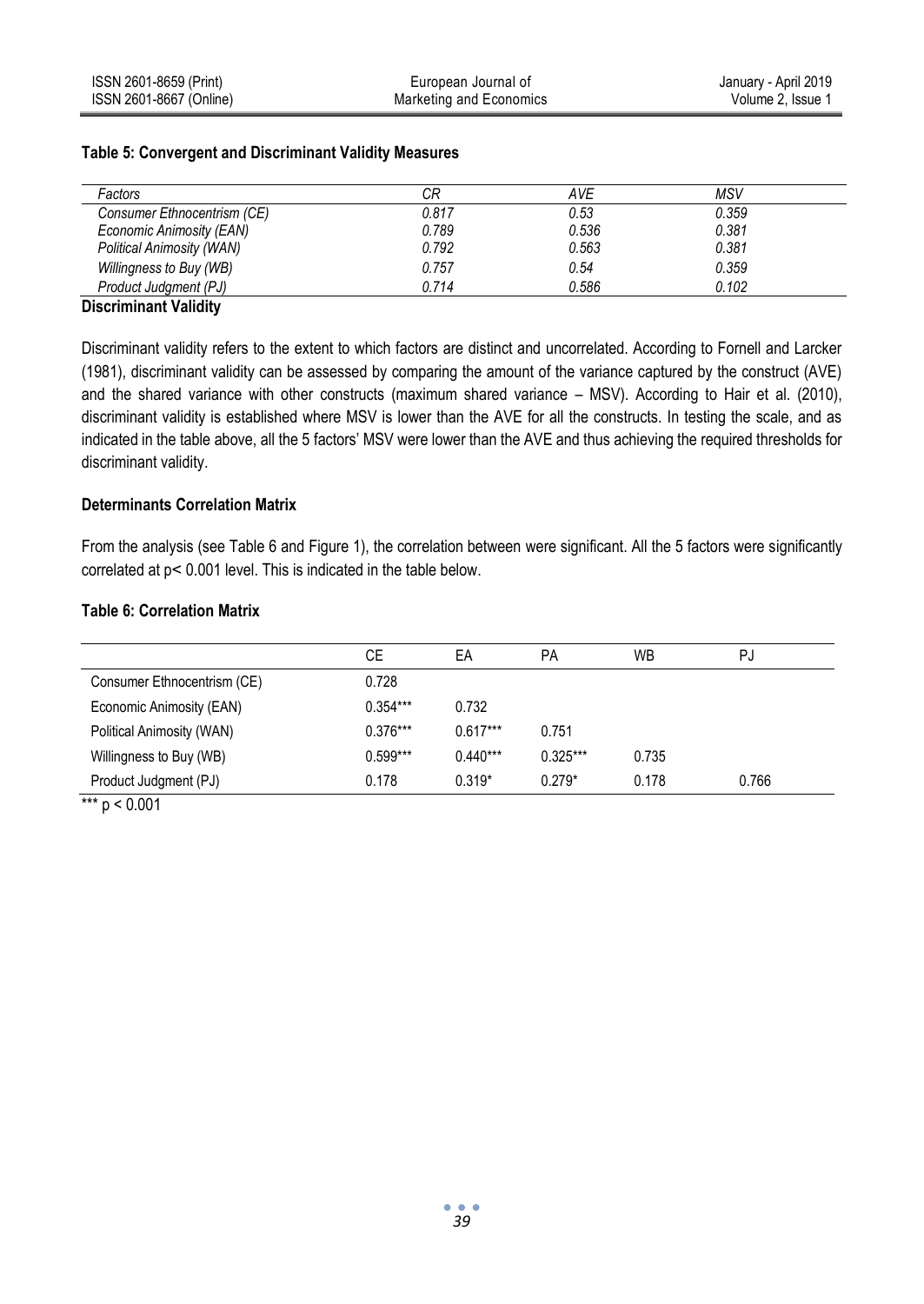

**Figure 1: First Order CFA Path Analysis**

# **Second order CFA**

A second order CFA model was developed. From the analysis, political and economic animosity converged to form a composite construct of consumer animosity. As such consumer animosity is seen as composed of the two factors. The second order model was also subjected to goodness of fit tests. As can be seen from the table below, the model satisfied all the goodness of fit indices. The figure below provides the CFA model for the second order path analysis.

# **Table 4: Goodness of Fit Indices**

| Measurement       | Index   | Threshold       | Interpretation |
|-------------------|---------|-----------------|----------------|
| Chi-square $(x2)$ | 292.480 | -               |                |
| Degree of freedom | 98      | -               |                |
| x2/df             | 2.984   | Between 1 and 3 | Excellent      |
| <b>RMSEA</b>      | 0.079   | < 0.06          | Acceptable     |
| CFI               | 0.907   | >0.95           | Acceptable     |
| <b>SRMR</b>       | 0.071   | < 0.08          | Excellent      |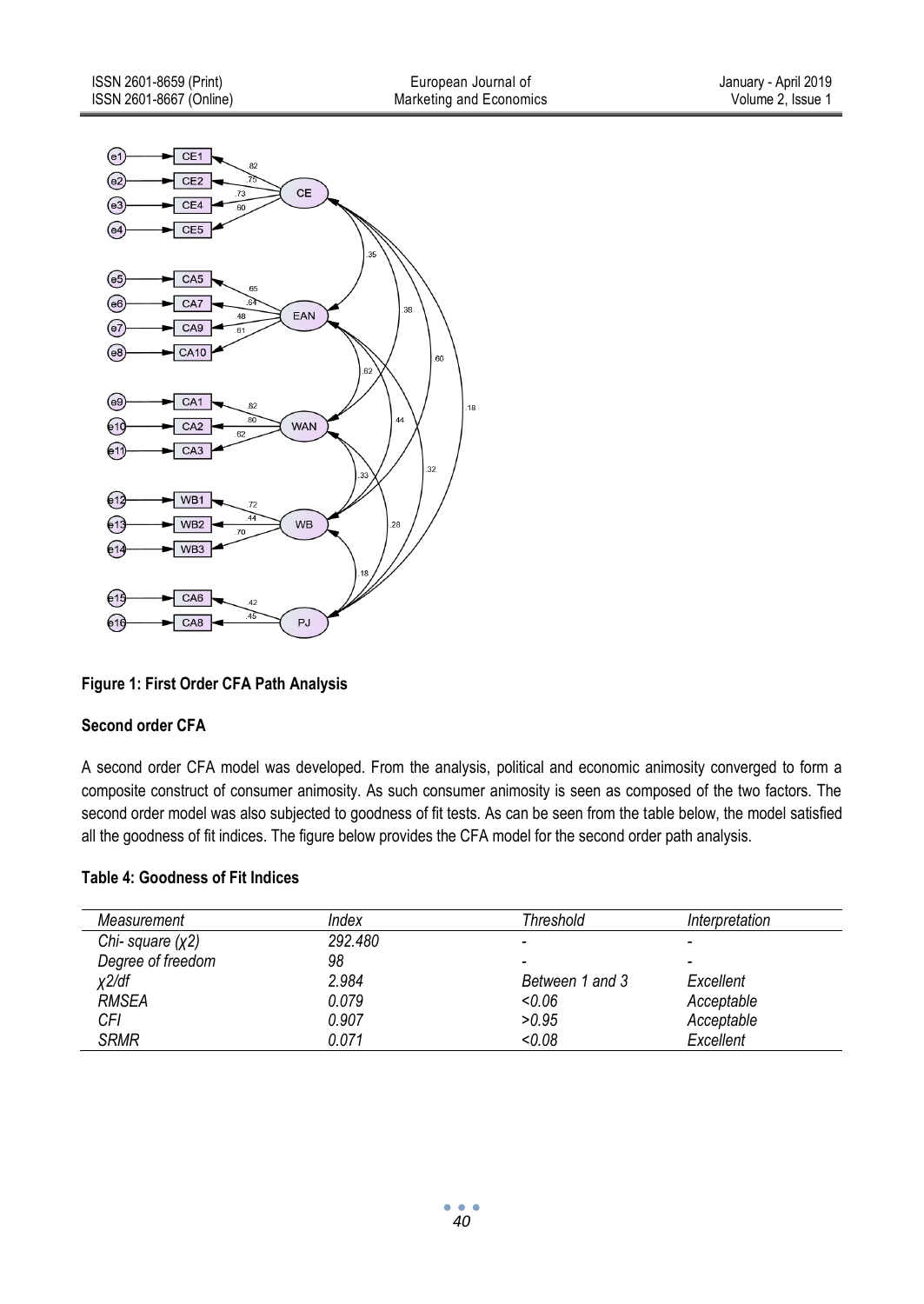

**Figure 2: Second Order CFA Path Analysis**

# **Model Fitness Assessment with Structural Equation Modelling**

The scale was also subjected to Structural Equation Modelling (SEM). In order to test the fitness of the model, various fit indices were used. The indices were chi-square, degrees of freedom, RMSEA, SRMR and CFI as indicated in the table below. All the fit indices achieved acceptable status and thus indicating model fitness.

#### Table 7: Goodness of Fit Indices

| Measurement       | Index   | Threshold       | Interpretation |  |
|-------------------|---------|-----------------|----------------|--|
| Chi-square $(y2)$ | 217.930 |                 |                |  |
| Degree of freedom | 97      |                 |                |  |
| χ2/df             | 2.247   | Between 1 and 3 | Excellent      |  |
| <b>RMSEA</b>      | 0.063   | < 0.06          | Acceptable     |  |
| <b>SRMR</b>       | 0.066   | < 0.08          | Excellent      |  |
| CFI               | 0.911   | >0.95           | Acceptable     |  |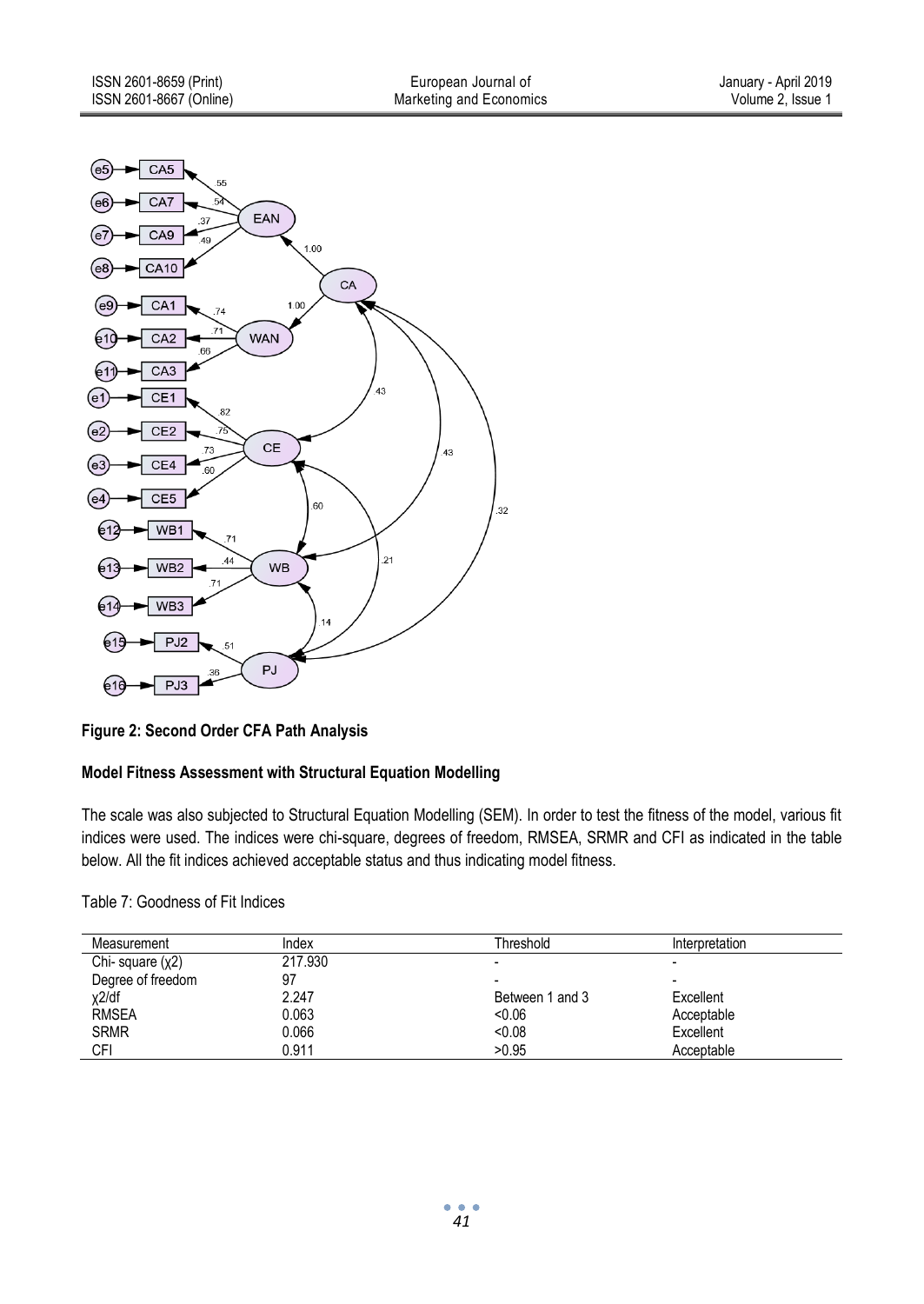

The SEM model estimates item loadings were all significant at  $p < 0.001$ . The critical ratios (CR) for each path exceeded the threshold values required. The results show that CE has a significant and positive impact on CA and WB but a significant and negative impact on PJ. CA was had a positive impact on PJ, EA and WB. On the other hand, PJ had a significant and negative impact of WB. Based on the regression coefficients, an increase in CE, CA and PJ will have a corresponding change in web based service WB. The results of SEM analysis are presented in the table and figure below.

Table 8: The regression path coefficient and its significance

| <b>Hypothesis</b>                                                                         | Path |      |    | Beta     | P     | Supported |
|-------------------------------------------------------------------------------------------|------|------|----|----------|-------|-----------|
| H1: Consumer ethnocentrism positively influences consumer animosity                       | СA   | <--- | CЕ | 0.468    | 0.000 | Yes       |
| H2: Consumer animosity has a negative impact on product judgments                         | PJ   | <--- | CА | 0.844    | 0.015 | No        |
| H3: Consumer ethnocentrism has a negative impact on product<br>judgment                   | PJ   | <--- | СE | $-0.041$ | 0.856 | Yes       |
| H4: Product judgment has a negative impact on willingness to buy                          | WB   | <--- | PJ | $-0.586$ | 0.031 | Yes       |
| H5: Consumer animosity has a significant and negative impact on<br>willingness to buy     | WB   | <--- | CА | 0.784    | 0.001 | No        |
| H6: Consumer ethnocentrism has a significant and negative impact on<br>willingness to buy | WB   | ⊂--- | СE | 0436     | 0.005 | No        |

## **Conclusions**

From the findings, it is evident that amongst the Kenyans, consumer ethnocentrism influences the level of consumer animosity. As such, the higher the ethnocentric tendencies among Kenyans, the higher the level of animosity towards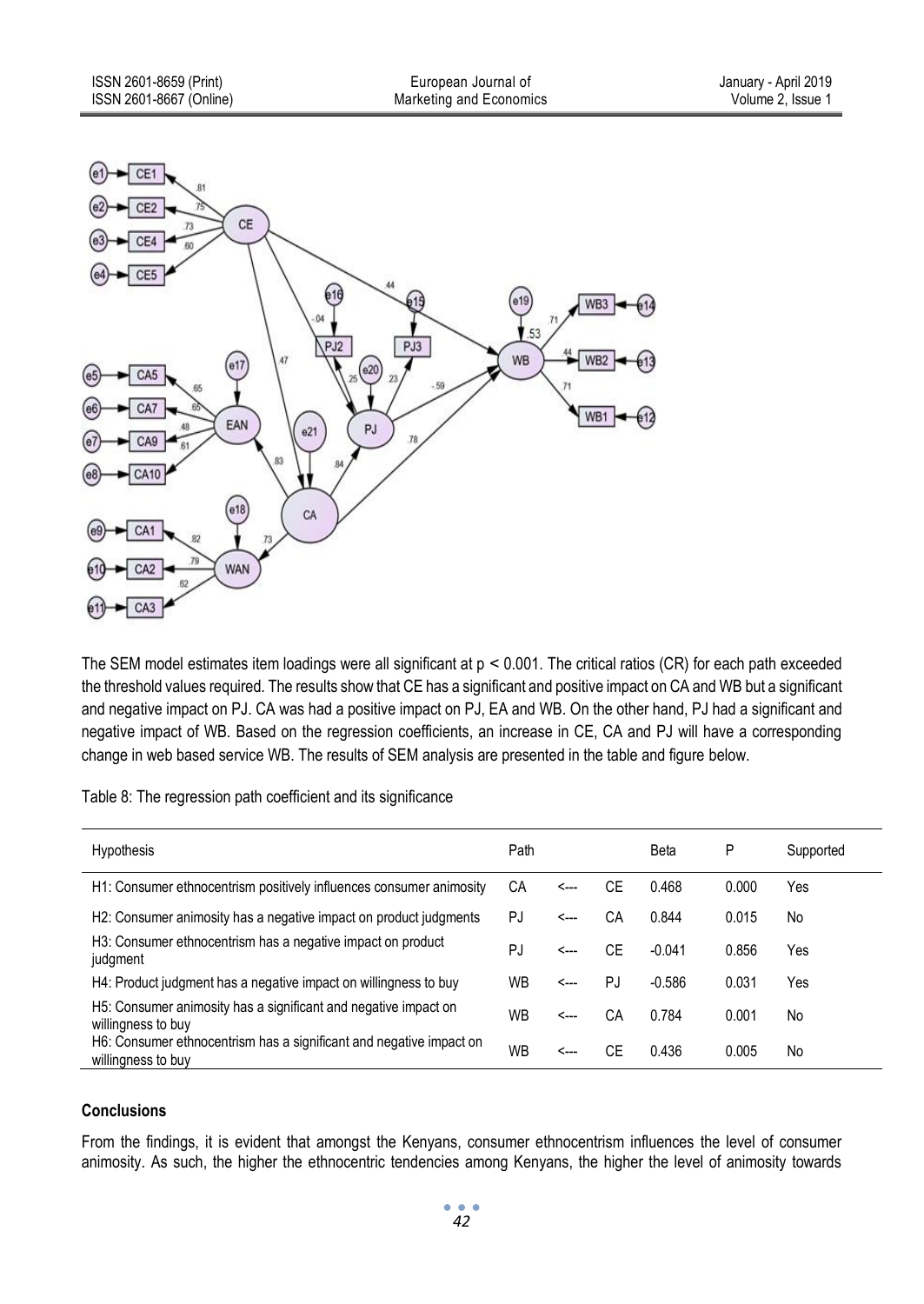| ISSN 2601-8659 (Print)  | European Journal of     | January - April 2019 |
|-------------------------|-------------------------|----------------------|
| ISSN 2601-8667 (Online) | Marketing and Economics | Volume 2. Issue 1    |

foreign products. In instances where consumer animosity exists, from the results, it does not have an impact on product judgments. Though the respondents had expressed some level of animosity towards China, the same did not have a negative impact on product judgments. In terms of consumer ethnocentrism, the respondents indicated that it had a negative impact on product judgments, an indication that a high level of ethnocentrism will lead to unfavourable attitudes towards a product from a foreign country. As a result of negative attitudes towards a product, the findings were that the same would affect the intentions and willingness to buy. It was also found that consumers who had animosity towards China did not have a negativity towards willingness to buy.

#### **Limitations and Further Research**

This study was delimited to a specific population, geographic scope and time scope. The respondents were urban dwellers in Nairobi and as indicated in the literature review, there are always differences between rural and urban populations in terms of consumer ethnocentrism. The findings may therefore be only representative of the urban population whereas the rural population might have a totally different perspectives. In terms of time scope, the study used a cross sectional approach. Within the year of study, there were both positive and negative sentiments about China expressed in the local newspapers. This would have biased the study responses. A longitudinal study would address such tie specific biases. The study used only one product for the element of willingness to buy. It would have been imperative to find out whether the same perspectives applied to other products from china, for example food item, construction products, etc.

Notwithstanding the above limitations, the study contributes invariably to research in an under researched area in Africa. Other researchers could focus on undertaking such a study focusing on different products, comparing the rural and urban respondents, using a longitudinal approach. Research should also be conducted in other Eastern Africa countries to show whether there was any differences in perspectives amongst the regional states, invariably assumed to have same customer characteristics. This would allow a better comparative analysis with those studies undertaken in other parts of the world as well.

#### **References**

- [1] Abosag, I. (2009). The boycott of Arla Foods in the Middle East", In Armstrong, G., Kotler, P.,
- [2] Agbonifoh, B. & Elimimian, J. (1999). "Attitudes of developing countries towards 'country-of-origin' products in an era of multiple brands", *Journal of International Consumer Marketing*, Vol. 11 No. 4, pp. 97-116.
- [3] Ahmed, Z., Anang, R., Othman, N. & Sambasivan M. (2012). To purchase or not to purchase US products: role of religiosity, animosity, and ethno-centrism among Malaysian consumers. *Journal of Services Marketing*, 27/7 (2013) 551–563.
- [4] Ajzen, I., & Fishbein, M. (1980). *Understanding attitudes and predicting social behavior*. Englewood Cliffs, NJ: Prentice-Hall.
- [5] Ang, S.H., Jung, K., Kau, A.K., Leong, S.M. & Pornpitakpan, C. (2004). Animosity towards economic giants: what little guys think. *Journal of Consumer Marketing*, Vol. 21 No. 3, pp. 190-207.
- [6] Balabanis, G., Diamantopoulos, A., Mueller, R.D. & Melewar, T.C. (2001). The impact of nationalism, patriotism and internationalism on consumer ethnocentric tendencies. Journal of International Business Studies, Vol. 32 No. 1, pp. 157-175.
- [7] Byrne, B. M. (2001). Structural equation modeling with AMOS, EQS, and LISREL: Comparative approaches to testing for the factorial validity of a measuring instrument. *International Journal of Testing*, Vol. 1, no.1: 55-86.
- [8] Campbell, T. & Fiske, W. (1959). Convergent and discriminant validation by the multitrait-multimethod matrix. *Psychology Bulletin.* 56:81 – 105
- [9] Chryssochoidis, G., Krystallis, A., & Perreas, P. (2007). "Ethnocentric beliefs and country‐of‐origin (COO) effect: Impact of country, product and product attributes on Greek consumers' evaluation of food products", *European Journal of Marketing*, Vol. 41: pp.1518-1544
- [10] Erdogan, B.Z. & Uzkurt, C. (2010). Effects of ethnocentric tendency on consumers' perception of product attitudes for foreign and domestic products, Cross-cultural Management: An International Journal, Vol. 17 No. 4, pp. 393-406.
- [11] Ettenson, R. & Klein J.G. (2005). The fallout from French nuclear testing in the South Pacific. International Marketing Review, 22:2, pp. 199-224.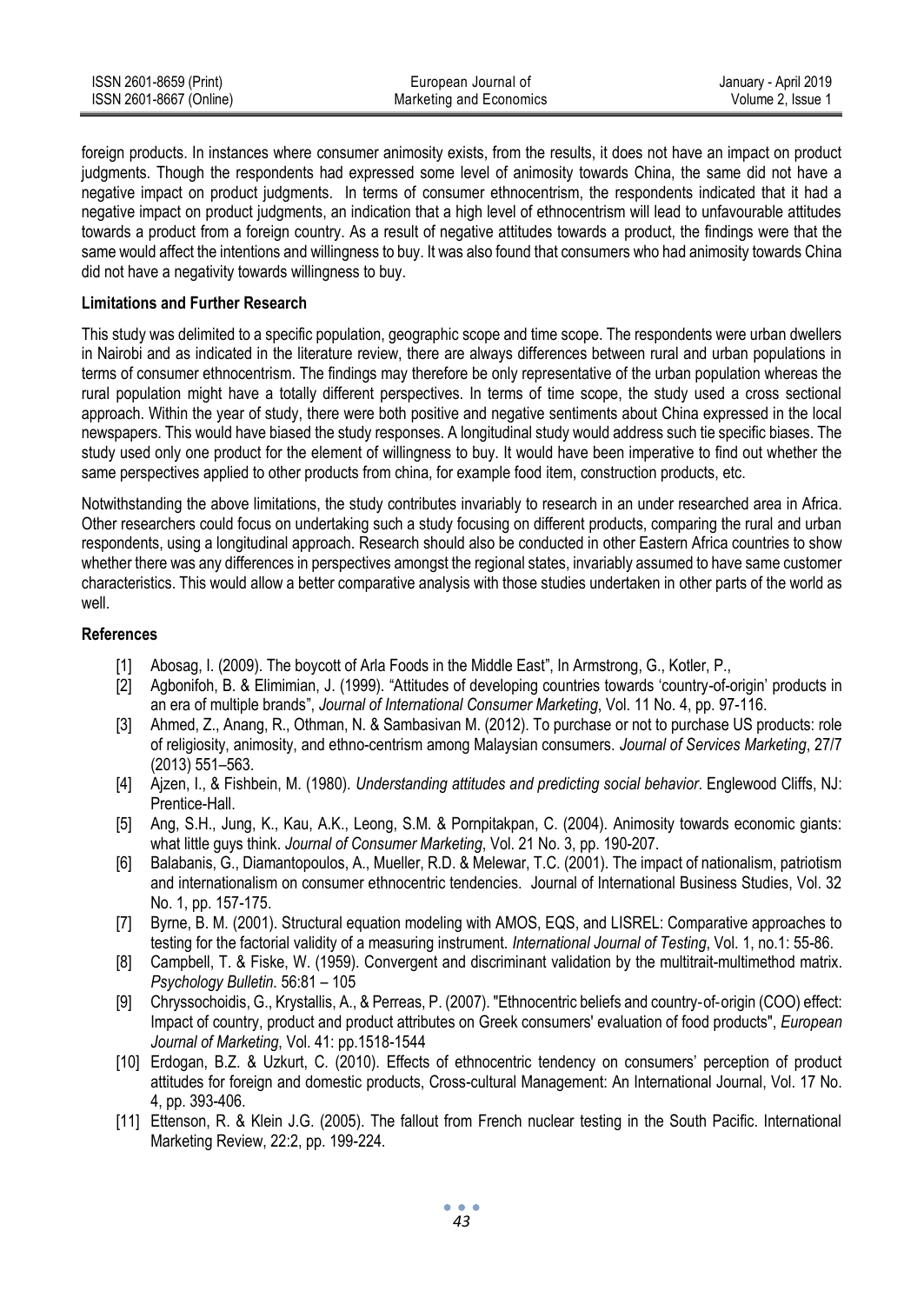| ISSN 2601-8659 (Print)  | European Journal of     | January - April 2019 |
|-------------------------|-------------------------|----------------------|
| ISSN 2601-8667 (Online) | Marketing and Economics | Volume 2. Issue 1    |

- [12] Festervand, T. & Sokoya, S. (1994). "Consumer ethnocentrism in a developing economy: a preliminary investigation", The International Executive, Vol. 36 No. 1, pp. 95-105.
- [13] Fornell, C. G., & Larcker, D. F. (1981). Evaluating structural equation models with unobservable variables and measurement error. *Journal of Marketing Research*, 18 (1), 39 – 50.
- [14] Funk, C. A., Arthurs, J. D., Treviño, L. J., & Joireman, J. (2010). Consumer animosity in the global value chain: the effect of international production shifs on willingness to purchase hybrid products. Journal of International Business Studies, 41 (4), 639–651
- [15] Hair J., Black W., Babin B., & Anderson R. (2010). *Multivariate Data Analysis*. Upper Saddle River, NJ, USA: Prentice-Hall, Inc.
- [16] Harker, M. and Brennan, R. Marketing: An Introduction, Pearson Educational Ltd, Essex.
- [17] Hoffmann, S., Mai, R. & Smirnova, M. (2010). Conceptualizing consumer animosity. *American Marketing Association,* 1, 250-251.
- [18] Hooper, D., Coughlan, J., & Mullen M. R. (2008). Structural Equation Modelling: Guidelines for Determining Model Fit. Electronic *Journal of Business Research Methods* Volume 6 Issue 1 2008 (53-60)
- [19] Hu, L.T. & Bentler, P.M. (1999). Cutoff Criteria for Fit Indexes in Covariance Structure Analysis: Conventional Criteria Versus New Alternatives. *Structural Equation Modeling*, 6 (1), 1-55.
- [20] Huang, Y., Phau, I., Lin, C., Chung, H., & Lin, K. (2008). Allocentrism and consumer ethnocentrism: The effects of social identity on purchase intention. Social Behaviour and Personality: An International Journal, 36 (8), pp. 1097-1110.
- [21] John, A. V., & Brady, M. P. (2011a). Consumer ethnocentrism and attitudes toward South African consumables in Mozambique. *African Journal of Economic and Management Studies*, 2(1), 72–93.
- [22] John, A. V., & Brady, M. P. (2011b). Exploration of the dimensionality of the consumer ethnocentric tendencies scale in Mozambique. *Journal of African Business*, 12(1), 114–132.
- [23] Khalil, A. (2012). Religious beliefs and consumer Religious beliefs behaviour: from loyalty to boycotts. *Journal of Islamic Marketing*, Vol. 3 No. 2, pp. 155-174.
- [24] Kinra, N. (2006). "The effect of country-of-origin on foreign brand names in the Indian market", *Marketing Intelligence & Planning*, Vol. 24 No 1 pp. 15 – 30
- [25] Kiriri, P. N. (2018). Consumer Animosity: Does It Exist In Africa? *Journal of Language, Technology & Entrepreneurship in Africa*, Vol. 9. No. 2. pp. 46 - 56
- [26] Kiriri, P. N. (2019). Consumer Ethnocentrism and Attitudes towards Local Products: A Case of Kenyan Consumers. *The University Journal*, Vol 1 No. 3 pp. 1-18.
- [27] Kisawike B. (2015). How Country of Origin, Consumer Ethnocentrism and Consumer Xenocentrism Impact upon Risk and Involvement in the Malaria Medication Decision Making Process in Tanzania. Doctor of Philosophy Thesis. University of Hull.
- [28] Klein, J. G., Ettenson, R. & Morris, M. (1998). The animosity model of foreign product purchase: an empirical test in the People's Republic of China. *Journal of Marketing*, 62:1, pp. 89-100.
- [29] Klein, J.G. (2002). Us versus them, or us versus everyone? Delineating consumer aversion to foreign goods. *Journal of International Business Studies*, 33(2), pp.345-364.
- [30] Klein, J.G., Ettenson, R. & Morris, M.D. (1998). The animosity model of foreign product purchase: an empirical test in the People's Republic of China. The Journal of Marketing, 62(1), pp.89-100.
- [31] Kline, P. (2000). The handbook of psychological testing. London and New York: Routledge.
- [32] LeVine, R.A. & Campbell, D.T. (1972). *Ethnocentrism: Theories of Conflict, Ethnic Attitudes, and Group Behaviour*. New York: John Wiley & Sons Inc
- [33] Liao, C., & Hsieh, I. (2013). Determinants of Consumer's Willingness to Purchase Gray-Market Smartphones. *Journal of Business Ethics*, 114: 409–424
- [34] Lysonski, S., & Durvasula, S. (2013). "Nigeria in transition: acculturation to global consumer culture", *Journal of Consumer Marketing*, Vol. 30 Issue: 6, pp.493-508
- [35] Maamoun, A., & Aggarwal, P. (2008). Guilty by association: The boycotting of Danish products in the Middle East. *Journal of Business Case Studies*, 4(10), 35–42
- [36] MacCallum, R. C., Browne, M. W., & Sugawara, H. W. (1996). Power analysis and determination of sample size for covariance structure modeling*. Psychological Methods*, 1(2), 130–149.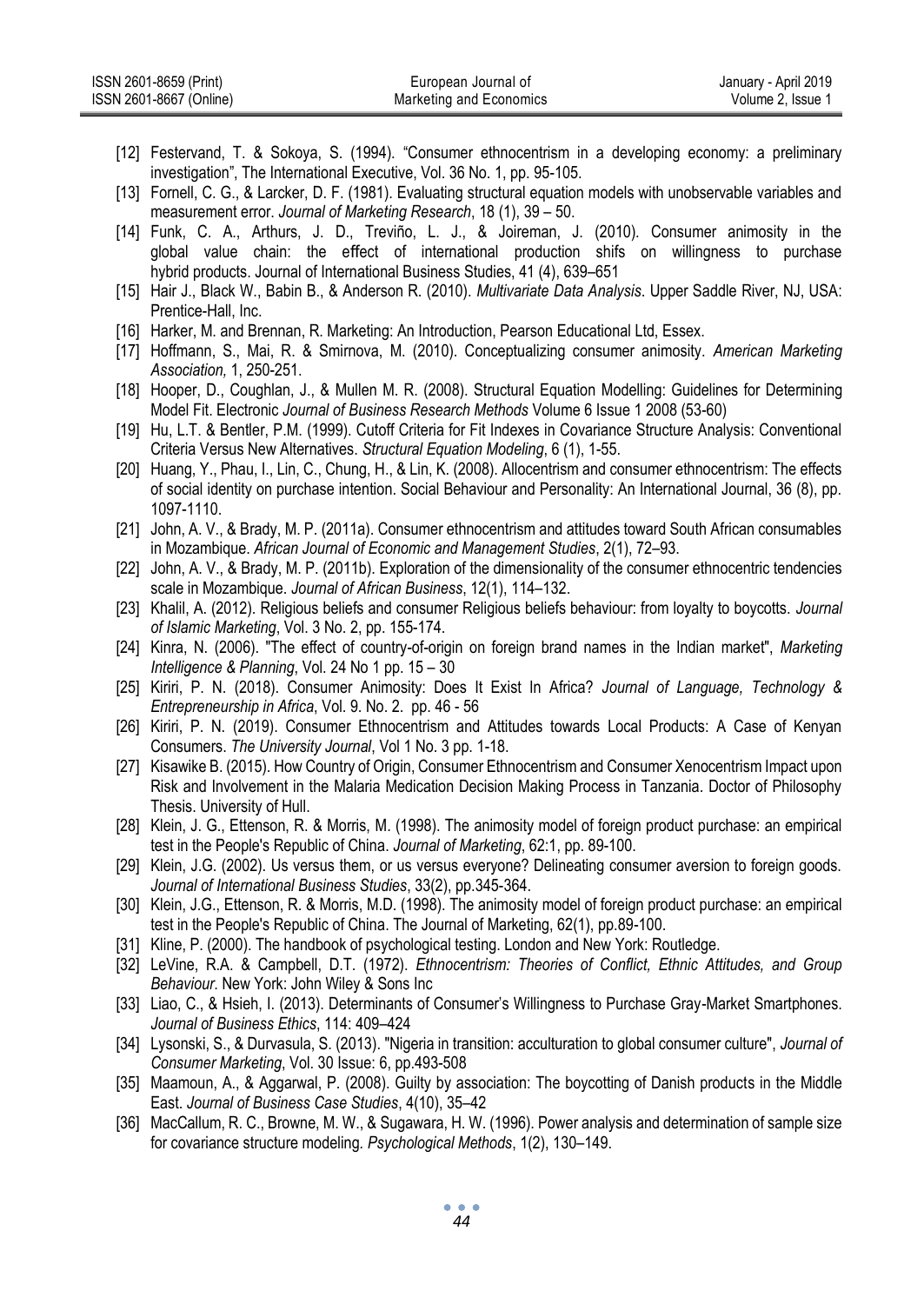| ISSN 2601-8659 (Print)  | European Journal of     | January - April 2019 |
|-------------------------|-------------------------|----------------------|
| ISSN 2601-8667 (Online) | Marketing and Economics | Volume 2. Issue      |

- [37] Maher, A.A., & Mady, S. (2010). Animosity, subjective norms, and anticipated emotions during an international crisis. *International Marketing Review*, 27 (6), 630–651
- [38] Maina, S. M., Kibera, F. N., & Munyoki, J. M. (2015). Influence of Perceived Value on the Relationship between consumer National ethnocentrism and Willingness to buy commercial Banking services in Kenya. *European Scientific Journal*, Vol.11, No.19
- [39] Makanyeza C. & du Toit F. (2016). Measuring Consumer Ethnocentrism: An Assessment of Reliability, Validity and Dimensionality of the CETSCALE in a Developing Market. *Journal of African Business*, 17:2, 188-208
- [40] Mosley, G. & Amponisah, D. (2006). A replication and extension of the animosity model of foreign product purchase: post-colonial animosity in Ghana.
- [41] Muposhi, A., Dhurup, M. & Shamhuyenhanzva, R.M. (2018). 'Underlying correlates of consumers' attitudes towards Chinese apparel and relationship with purchase intention in South Africa', *The Journal for Transdisciplinary Research in Southern Africa*, 14(1), 518.
- [42] Nijssen, E.J. & Douglas, S.P. (2004). Examining the animosity model in a country with a high level of foreign trade. *International Journal of Research in Marketing*, 21(1), pp.23-38.
- [43] Okechuku, C. & Onyemah, V. (1999). "Nigerian consumer attitudes toward foreign and domestic products", *Journal of International Business Studies*, Vol. 30 No. 3, pp. 611-622.
- [44] Opoku R. A. & Akorli P. A. (2009). The preference gap: Ghanaian consumers' attitudes toward local and imported products. *African Journal of Business Management*, Vol. 3 (8), pp. 350-357
- [45] Papadopoulos, N. (1993). What product and country images are and are not? In L. A. Heslop & N. Papadopoulos (Eds.), Product country images: Impact and role. New York: International Business Press
- [46] Pentz, C. (2011). Consumer ethnocentrism and attitudes towards domestic and foreign products: A South African study. A Dissertation presented for the degree Doctor of Philosophy (PhD), Stellenbosch University, South Africa.
- [47] Phau, I., Sequeira, M., & Dix, S. (2009). Consumers' willingness to knowingly purchase counterfeit products. *Journal of Direct Marketing*, 3(4), 262–281.
- [48] Podoshen, J.S., & Hunt, J.M. (2009). Animosity, collective memory, rumor and equity restoration: consumer reactions to the Holocaust. *Consumption Markets & Culture*, 12 (4), 301–327
- [49] Quang, N., DinhChien T, & Long N. H. (2017). The Effects of Consumer Ethnocentrism and Consumer Animosity on the Willingness to Buy with the Mediating Role of Products Judgments: Children's Food Case. *Advances in Economics and Business,* 5(8): 466-475, 2017.
- [50] Rice, G., & Wongtada, N. (2007). Conceptualizing inter-attitudinal conflict in consumer response to foreign brands. *Journal of International Consumer Marketing*, 20(1), 51-65.
- [51] Riefler, P., & Diamantopoulos, A. (2007). Consumer animosity: a literature review and a reconsideration of its measurement. *International Marketing Review*, 24(1), 87–119.
- [52] Russell, D. W. & Russell, C. A. (2006). Explicit and implicit catalysts of consumer resistance: the effects of animosity, cultural salience and country of origin on subsequent choice*. International Journal of Research in Marketing*, 23 (3), 321 - 331.
- [53] Saffu, K., & Walker, J. (2006). An assessment of the CETSCALE in a developing country. *Journal of African Business*, 7(1/2), 167–181.
- [54] Shankarmahesh, M.N. (2006). Consumer Ethnocentrism: An Integrative Review of its Antecedents and Consequences. *International Marketing Review,* Vol. 23, No. 2. Pg. 148-150
- [55] Sharma, S., Shimp, T., & Shin, J., (1995). Consumer Ethnocentrism: A Test Antecedents and Moderators. *Journal of the Academy of Marketing Science*, 23(1): 26-37.
- [56] Shimp, T. A., & Sharma, S. (1987). Consumer Ethnocentrism: Construction and Validation of the CETSCALE. *Journal of Marketing Research*, 24(3), 280-289.
- [57] Shin, M. (2001). The animosity model of foreign product purchase revisited: does it work in Korea? Journal of Empirical Generalisations in Marketing Science, 6 (1), 6–14.
- [58] Tabachnick, B. G., & Fidell, L. S. (2007). *Using multivariate statistics* (5th Ed.). Upper Saddle River, NJ: Pearson Allyn & Bacon.
- [59] Thurstone, L. L. (1947). *Multiple factor analysis: A development and expansion of vectors of the mind*. Chicago: University of Chicago.